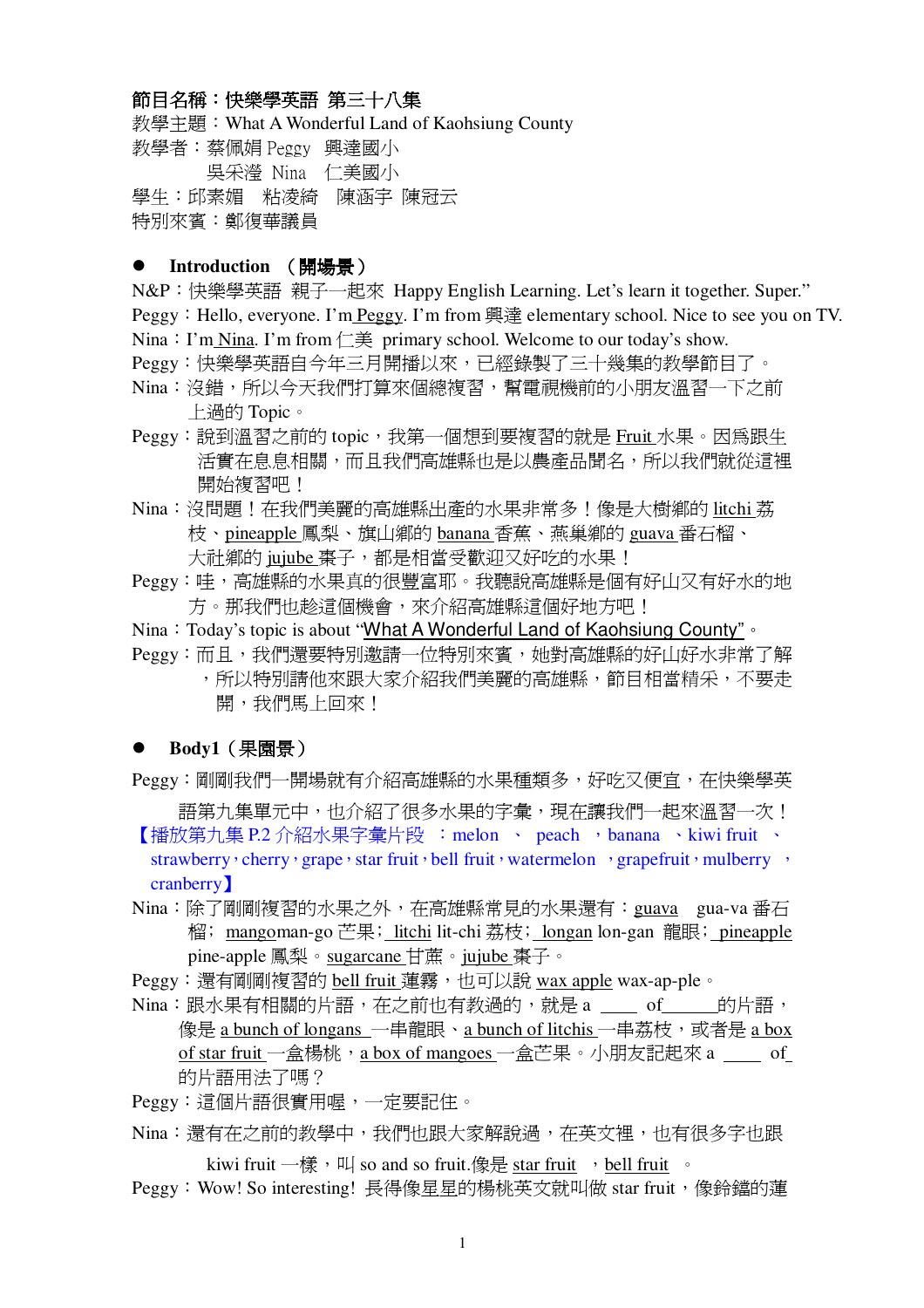霧就叫做 bell fruit,真的是好玩又好記呢!

Nina:複習過這麼多關於水果的字彙和片語之後,接下來我們要請我們的嘉賓到 現場跟大家打招呼喔,不要走開,我們馬上回來!

#### **Body2** (超市背景)

.

- Peggy:剛剛我們有提到要邀請一位特別來賓,就是這位鄭復華議員,我們請議員 跟雷視機前的小朋友打聲招呼。
- Senator  $\mathfrak{A}$ :  $\pm \overline{\mathfrak{F}}$   $\overline{K}$ ! I am a senator of Kaohsiung County, I am very happy to see all of you.

Peggy:小朋友,議員的英文就是 SenatorSe-na-tor。

Senator 鄭:高雄縣出產很多的水果,現在要和小朋友一起上 supermarket 超市,買 fruit 水果,我們要照著購物清單來將正確的水果擺在購物籃中。小朋 友進備好了嗎? Are you ready? Let's go !

Senator  $\frac{m}{\sqrt{K}}$  A bunch of longans  $\cdot$  a box of jujubes  $\cdot$  one pineapple  $\cdot$  a bunch of litchis  $\cdot$ two guavas  $\cdot$  A bunch of banana  $\cdot$ 

Peggy:小朋友你們也可以看購物清單幫媽媽買水果嗎?希望大家都可以牢記這些 屬於高雄縣出產的水果喔。接下來,我們還要請 Senator 鄭跟小朋友玩玩水 果猜謎遊戲,也歡迎電視機前的小朋友一起加入喔!Let's go!

#### Body3 (各式各樣水果爲背景)

Senator鄭: Do you want to play a guessing game about fruit with me? S1: sure! Senator 鄭: O.k. Listen carefully! It is green. S1: I know. (raise the hand quickly) Is it a mango? Senator 鄭: No, it's not. Try again. It is green and it has many seeds. S 1: Is it a guava? Senator 鄭: Bingo. It is a guava! S1: Now it's my turn. I'll test you. Listen. Its color is yellow, and... Senator  $\frac{4}{5}$ : Easy, it is a banana. Am I right ? Student 1: I'm sorry. It's not. Let me finish my words. It's yellow and it's round. Senator  $\frac{4}{5}$ : I got it. It's a melon. Student 1: That's right! It is a melon. Do you like it ? Senator 鄭: Yes, I like it. Let me ask you one more question. Student1: No problem, go ahead! Senator  $\frac{4}{3}$ : It is red and it's juicy. And it's small. Student1: I know. It is a wax apple. Senator . You are very smart.

【高雄縣風景 1】

Peggy:透過剛剛的猜謎遊戲,相信小朋友應該充分溫習過水果這一集的單元了, 也對我們高雄縣的水果名產有初步的了解,接下來,我們還要請我們的貴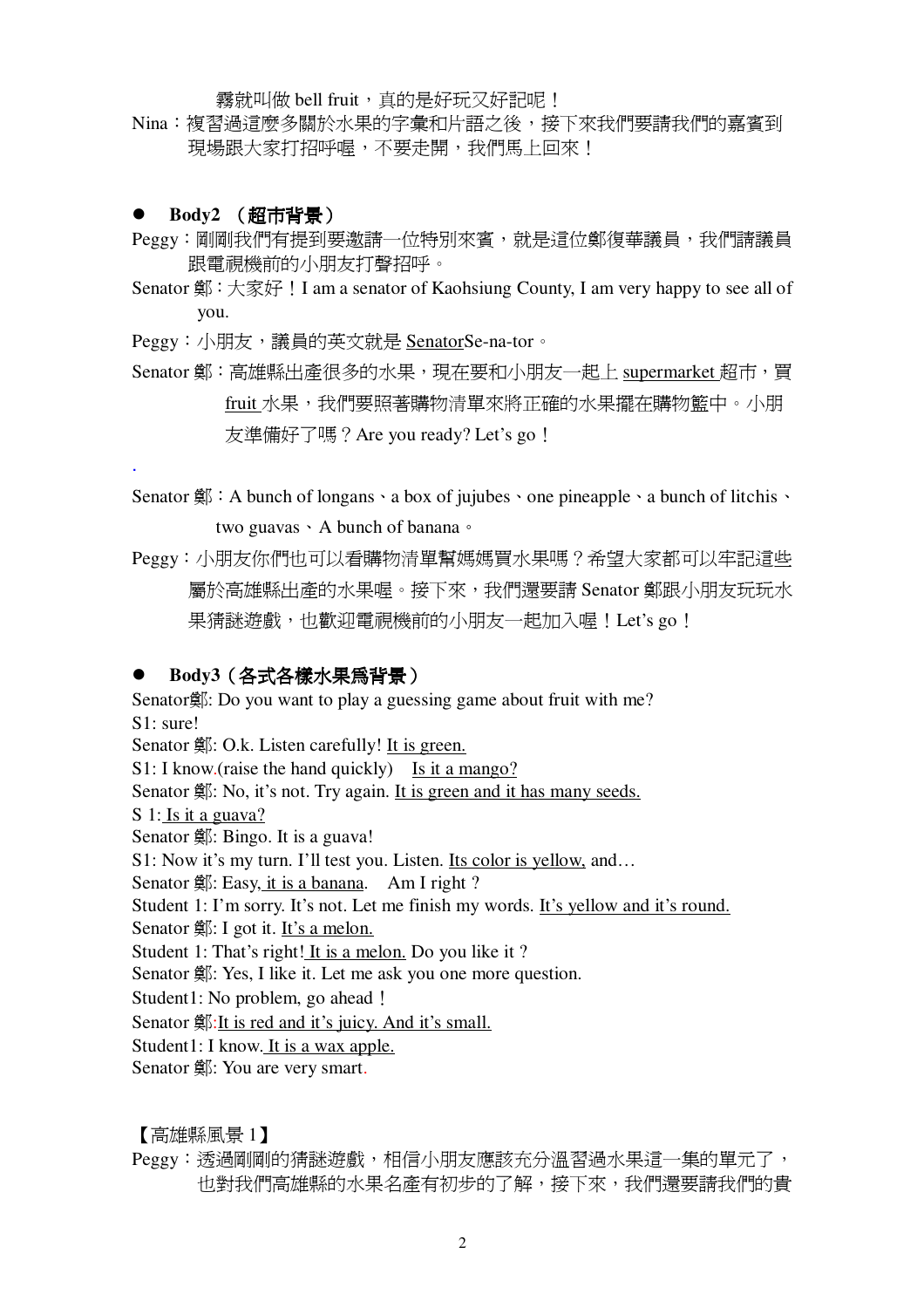賓 Senator 鄭,帶著小朋友到高雄縣各個鄉鎭去走一圈,看看高雄縣的鄉 鎭究竟有哪些豐富的資源及特色。一起來看看吧!

【高雄縣風景 2】

- Senator 鄭:Kaohsiung County is a beautiful county, and it is rich in many resources like agriculture, forestry, fishery, farming, commerce, tourism.高雄縣資源很豐富 的,像農、漁、牧、觀光商業等等。
- Student 2: Senator 鄭,你可以告訴我們高雄縣各個鄉鎭有哪些特色嗎? Senator  $\frac{40}{10}$  : No problem! Let's go!
- Senator 鄭:Chishan 旗山出產有名的 Bananas. Therefore, it is praised as "Kingdom of Bananas."旗山是香蕉王國!

Meinung 美濃: It produces tobacco tobacco, 它產煙草 paper umbrellas, paper umbrellas 紙傘喔!

Chiahsien 甲仙:It is famous for taros, taros 芊頭, and fossil fossil  $|E|$ . Tashu 大樹: It plants many pineapples, litchis, longans.種植鳳梨荔枝龍 眼 。 It is named as" country of fruit."它有「水果之鄉」的稱號呢! Neimen 內門: It is famous for bamboo baskets ,bamboo baskets.竹籃子,還 有有名的南管.北牛,犁陣等.

Liukuei 六龜 I know. Country of hotsprings, hotsprings 這兒有溫泉喔! Linyuan 林園: It is famous for seafood, seafood, and white egret, white egret.可以來這吃海鮮和看白鷺鷥

Maolin 茂林: There are many slate houses in this area. Slate house. Slate house 石板屋!

Kaohsiung County is a wonderful county.

Student 2: 哇, 高雄縣真是一個好地方!這個星期我要叫我的爸爸開車帶我們全家 去泡溫泉還有去美濃買紙傘!

【高雄縣風景 3】

- Peggy: 聽完 Senator 鄭的介紹之後, 小朋友都記清楚我們高雄縣的特色了嗎?
- Nina:剛剛出現了一些新的字彙,讓我們再看圖複習一次吧!
- Peggy: tobacco 菸草。
- Nina:Meinung produces tobacco. 美濃出產菸草。菸草就是用來做香菸的農產品, 在美濃這一帶的農田裡,經常可以看到 tobacco 菸草。
- Peggy: paper umbrellas 紙傘。
- Nina: Meinung paper umbrellas are very well-known.美濃紙傘很有名。
- Peggy: taros 芊丽。
- Nina: Chiahsien is famous for its taros.甲仙的竽頭很有名。
- Peggy: fossil  $#E \circ$
- Nina: I went to Chiahsien to see fossils. 昨天我到甲先去看化石。
- Peggy: bamboo baskets 竹籃子。
- Nina: Neimen is famous for its bamboo baskets. 內門的竹籃子很有名。
- Peggy: hotsprings 溫泉。
- Nina: Last Sunday we went to Liuguei to bathe in the hotsprings. 上星期日我們到六 龜鄉夫洗溫泉。
- Peggy: seafood 海鮮。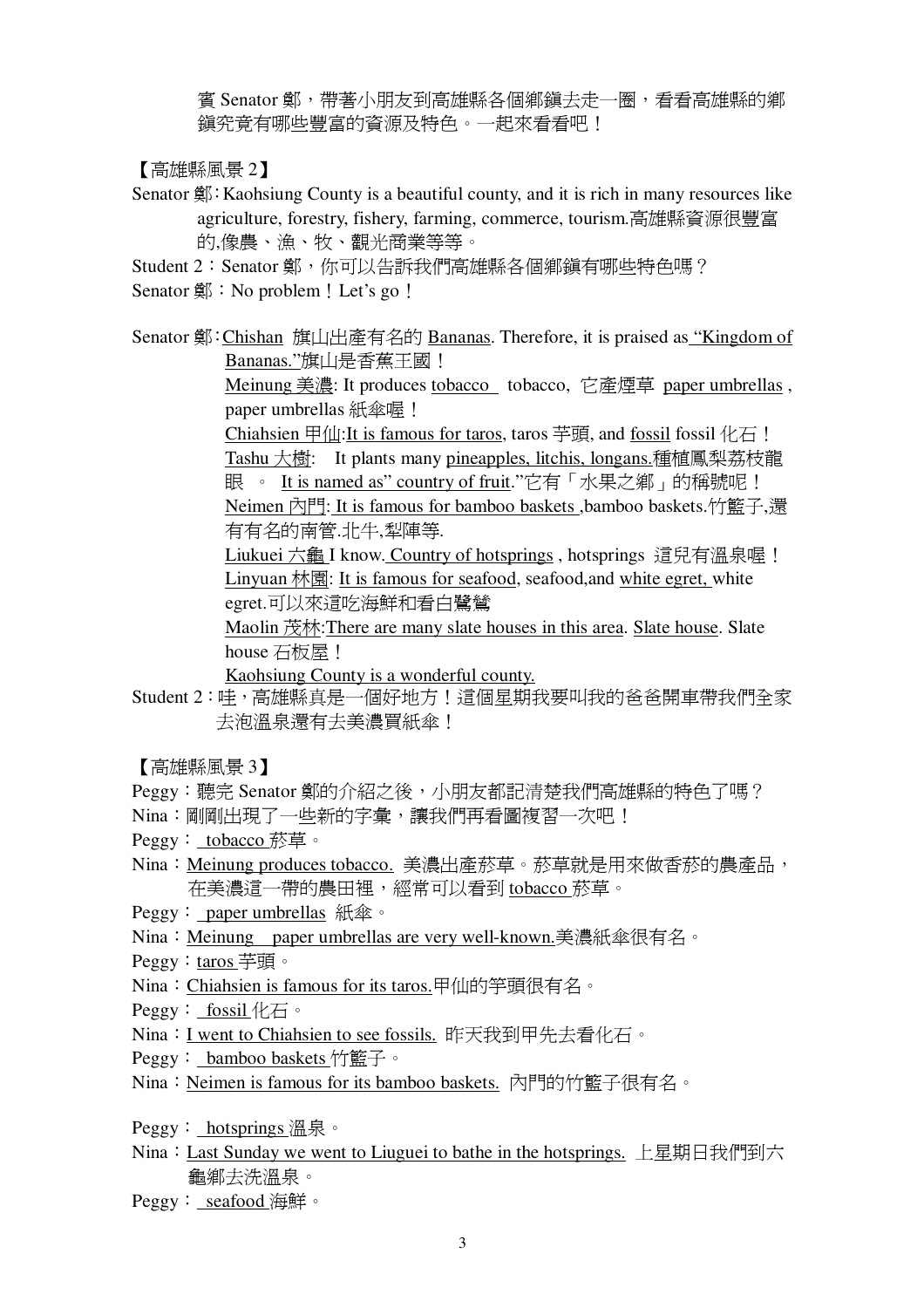Nina: Linyuan is famous for its seafood. 林園鄉的海鮮很出名。

Peggy: white egret 白鷺鷥。Slate house 石板屋。

Nina: There are many slate houses in the Maolin . 茂林鄉境內有很多石板屋。

Peggy: Kaohsiung County is a wonderful county.

Nina:解說高雄縣境內的特產之後,接下來,讓我們再看一次剛剛的介紹。 【重播鄭議員介紹高雄縣內的特產】

# **Game** time: 玩蘿蔔蹲遊戲【唱遊景】

Nina:/ $\frac{1}{\sqrt{2}}$  What do you like? I like pineapples. What about you? Now, It's our challenge time. Let's play a game.

Ss: What game? How to play this game?

Nina:電視機前的小朋友這個游戲很簡單,就是蘿蔔蹲,不過今天有位大朋友也要加 入我們,要和我們一起玩. 歡迎我們的鄭議員!

Ss: Nice to see you, 鄭阿姨 。

Nina:鄭阿姨好,鄭阿姨今天要扮演的是 sugarcane 遊戲很簡單,首先要說自己 Here is the \_\_\_\_\_. Here is the \_\_\_\_\_.然後再問別人 Where is the \_\_\_\_\_\_? 被叫 到的人要趕快接下去喔. Got it?

Ss: Got it.

Nina: O.K.我們從鄭阿姨開始.Ready? One, two, three go.

Senator  $\frac{d}{dx}$ : Here is the sugarcane. Here is the sugarcane. Where is the guava?...

Nina:哇今天的 XX 小朋友好厲害 Have a big hand for XX! And Thanks for our senator 鄭、希望下次有機會再來!

Senator 鄭:Bye-bye. See you again.

【教學景1】

Nina:高雄縣又有好山好水,澴有豐富的農漁特產,所以我們當然應該激請我們 的好朋友來這裡遊玩。說到邀請,我就想到邀請卡,現在讓我們來練習一 下如何寫卡片吧!

S1: Nina 老師, 我有一個問題耶, 我會說 Christmas card 耶誕卡片, 但是激請卡要 怎麼說呢?

Nina:問得好,邀請卡 invitation card in-vi-ta-tion-card。是不是很簡單3?

S1: 激請卡 invitation card, 我學會了!

Nina:接下來讓我們一起來看看, Michael 寫給 Jeffrey 的 invitation card 激請卡。

Nina: Dear Jeffrey, This letter is to invite you to my birthday party.

There date, time and place are listed as following.

Date: December 1, 2004

Time: 3:00pm

Venue: No.20, Chung-shan Rd. Kaohsiung Hsien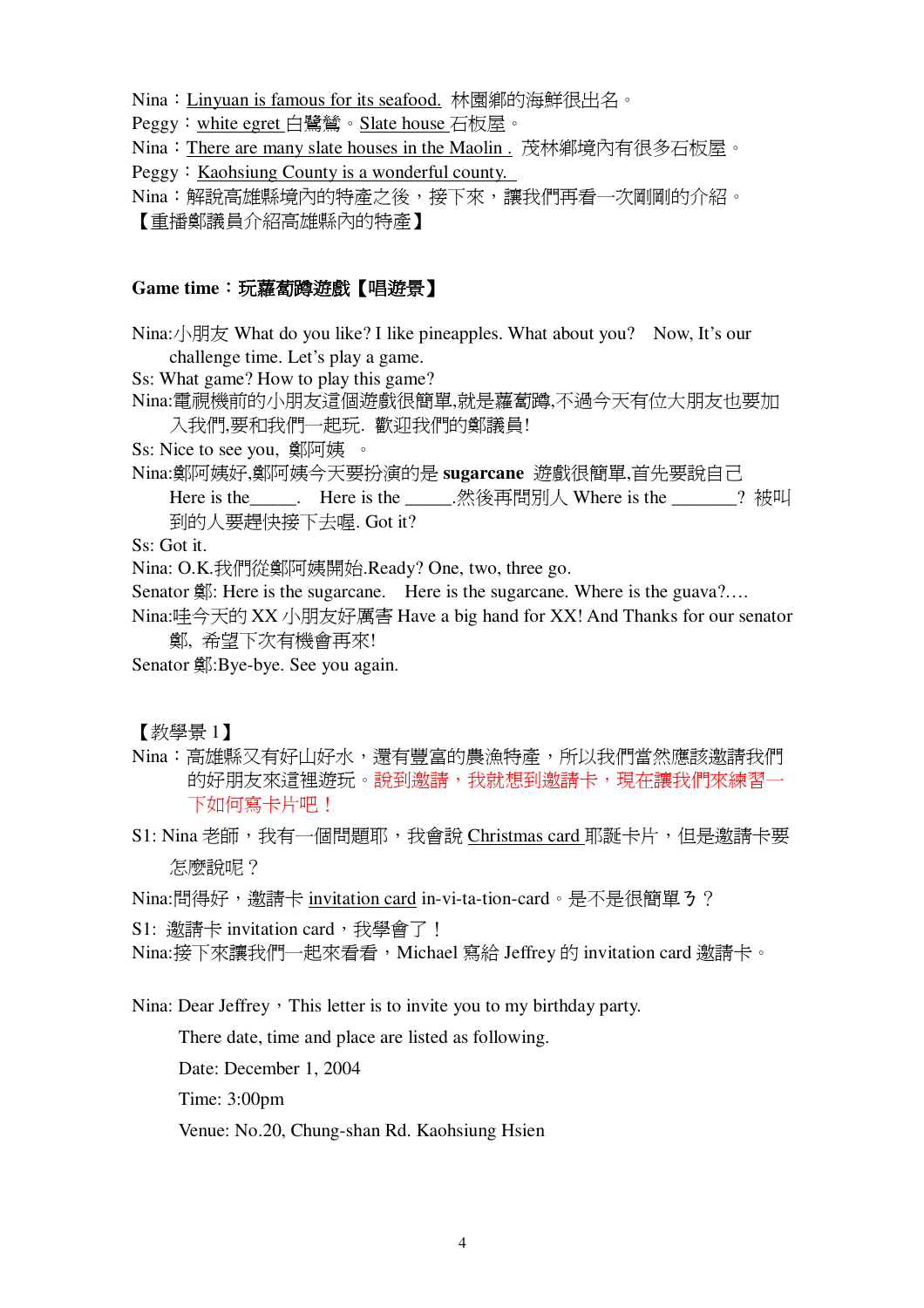

Nina: invitation card 激請卡的內容上一定要有激請日的, 例如剛剛那張激請卡的激 請目的就是希望 Jeffrey 來參加 Michael 的 birthday party, 如果改成耶誕節派 對, 就要這樣寫: This letter is to invite you to our Christmas party. • 除了激請目的之外,卡片上還需要載明 Date 日期、Time 時間、Venue 地點。 接下來讓我們再看第二張 invitation card 激請卡的範例!

Nina: Dear Steven,I want to invite you to my birthday party. The party will be at my home, Kong Shan. There is a lot of delicious food in the party. We can play computer games and eat fruit together. Date: Dec 1, 2004 Time: 18:00PM Place: No., 20, Chung-shan Rd. Kong Shan,

# **Dear Steven,**

I want to invite you to my birthday party. The party will be at my home, Kong Shan  $\mathbb{H} \perp$ . There is a lot of delicious food in the party. We can play computer games and eat fruit together. Date: Dec 1, 2004 Time: 18:00PM Place: No., 20, Chung-shan Rd. Kong Shan, Kaohsiung County

Howard Su

- Nina:這張激請卡的內容,也是生日派對的邀請卡,跟之前不同的是,這張卡片說 明生日派對將備有可口的食物和舉行好玩的游戲等等。同樣的,這張激請卡 也在後面將 Date 日期、Time 時間、Place 地點載明很清楚,以便收件人閱讀 更方便。
- S1: Nina 老師,之前快樂學英語的其他老師也教過我們有關 Time 時間和 Date 日期 的用法喔。

Nina:沒錯,你真棒,有按時收看快樂學英語,那我要來考考你,你可以說出一月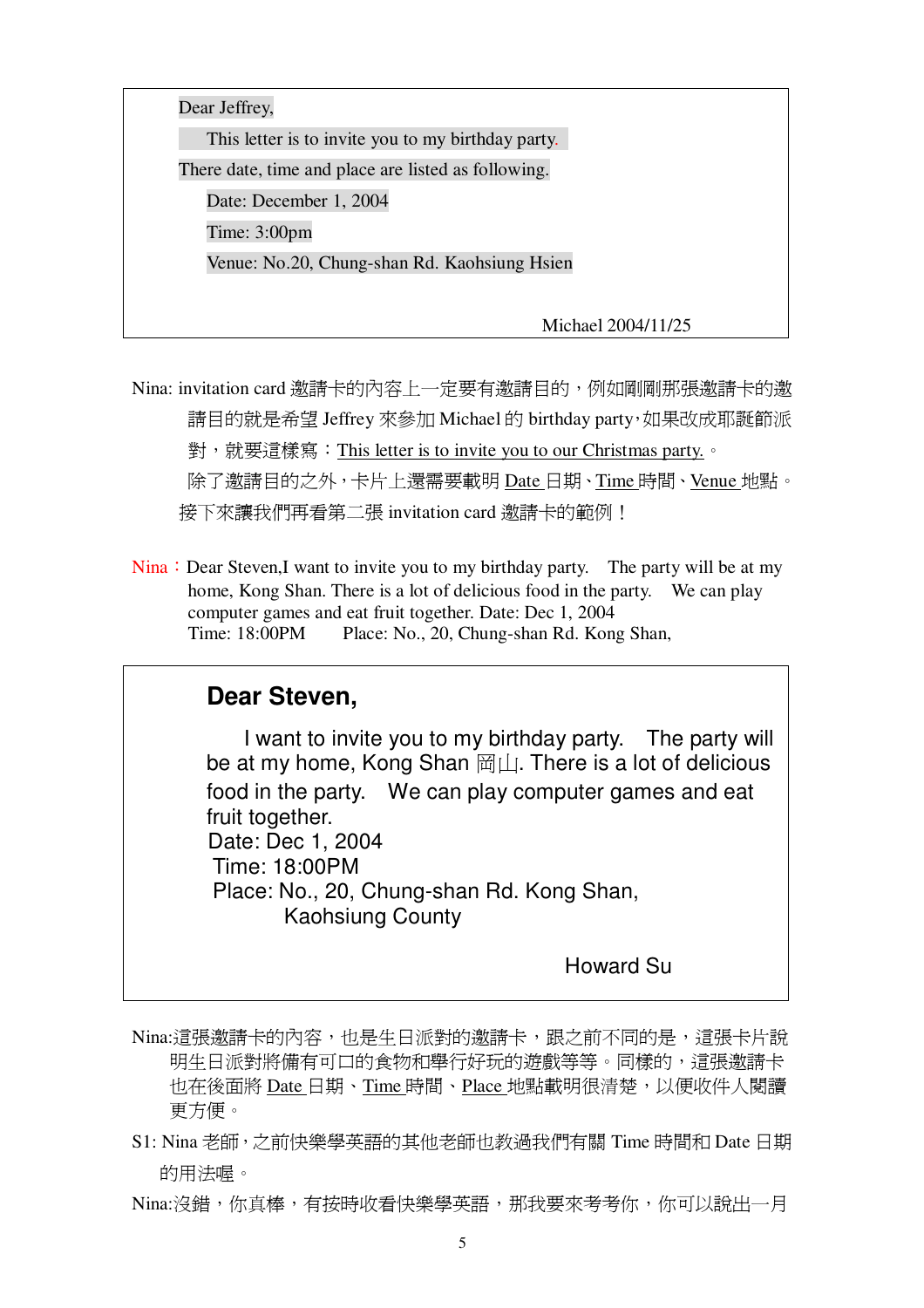到十二月的英文嗎?

S1:No problem! January  $(*2)$  -  $\exists$ , February  $(*2)$  二月, March  $(*2)$  三  $\overline{H}$ , April (\*2) 四月, May (\*2) 五月, June (\*2) 六月, July (\*2) 七月, August (\*2) 八月, September (\*2) 九月, October (\*2) 十月, November  $(*2)$  +- $\overline{z}$  December  $(*2)$  + $\overline{z}$  =

Nina:哇, Good job, 好厲害喔!問人家今天是幾月幾號, 要說: What date is today? (\*2) 橍人家今天是星期幾,則要說:What day is today? (\*2)小朋友要注 意,不要混淆了喔!另外問現在是幾點,要說 What time is it?  $(*)$ 要記清楚喔。

S1: Nina 老師, 看過這麼多集的快樂學英語, 我覺得我的英文淮步不少了耶!

Nina:哇,真是太棒了,那現在我們再來快速回顧一下,過去教過的句子吧。

我們先來看看第一集的 animals 圖卡, What do you see on the farm? S1: I see three cows on the farm. .

Nina: Good! 第二集我們學的是 shapes 形狀, What is it,?

S1: It is a red triangle.

Nina: Great! 接下來的教的是 Parts of body, Can you show me your elbows? S1: Here!

Nina:很好,我們在第四集裡學到了 Useful expression, How do you feel now? S1: I am very happy.

Nina:很棒喔!接下來我們要複習的是 Shop 商店 , Where can you buy a book? S1: I can go to a bookstore.

Nina:表現不錯喔!現在我要來考考你們的數數 Numbers, How many pencils are there?

S1: Let me count. One, two, three, four, five, six, seven, eight, night, ten.

Nina:Good job! 還記得學過的 clothing 衣服嗎? What are you wearing today? S1: I am wearing a dress.

Nina: 為了今天的錄影,是不是特別起個大早呢? 那你平常的作息呢? What time do you wake up?

S1: I wake up at  $6:30$ .

Nina:哇,你直的好棒啊!希望雷視前的小朋友也一樣喔!接下來,讓我們來跟 著小朋友讀一些簡單的 Chant, 順便再複習一下今天我們教過的 Key words。

## 【唱游景】

由仁美國小同學來表演

Chant: Fruit for snack  $\vert$  ( 美樂蒂教材 Fun Kids Co Co 篇)

Mangoes Guavas Bananas Pineapples Do you like Mangoes? Yes, I do. I like mangoes.

Mangoes Guavas Bananas Pineapples Do you like guavas? No, I don't. I don't like guavas.